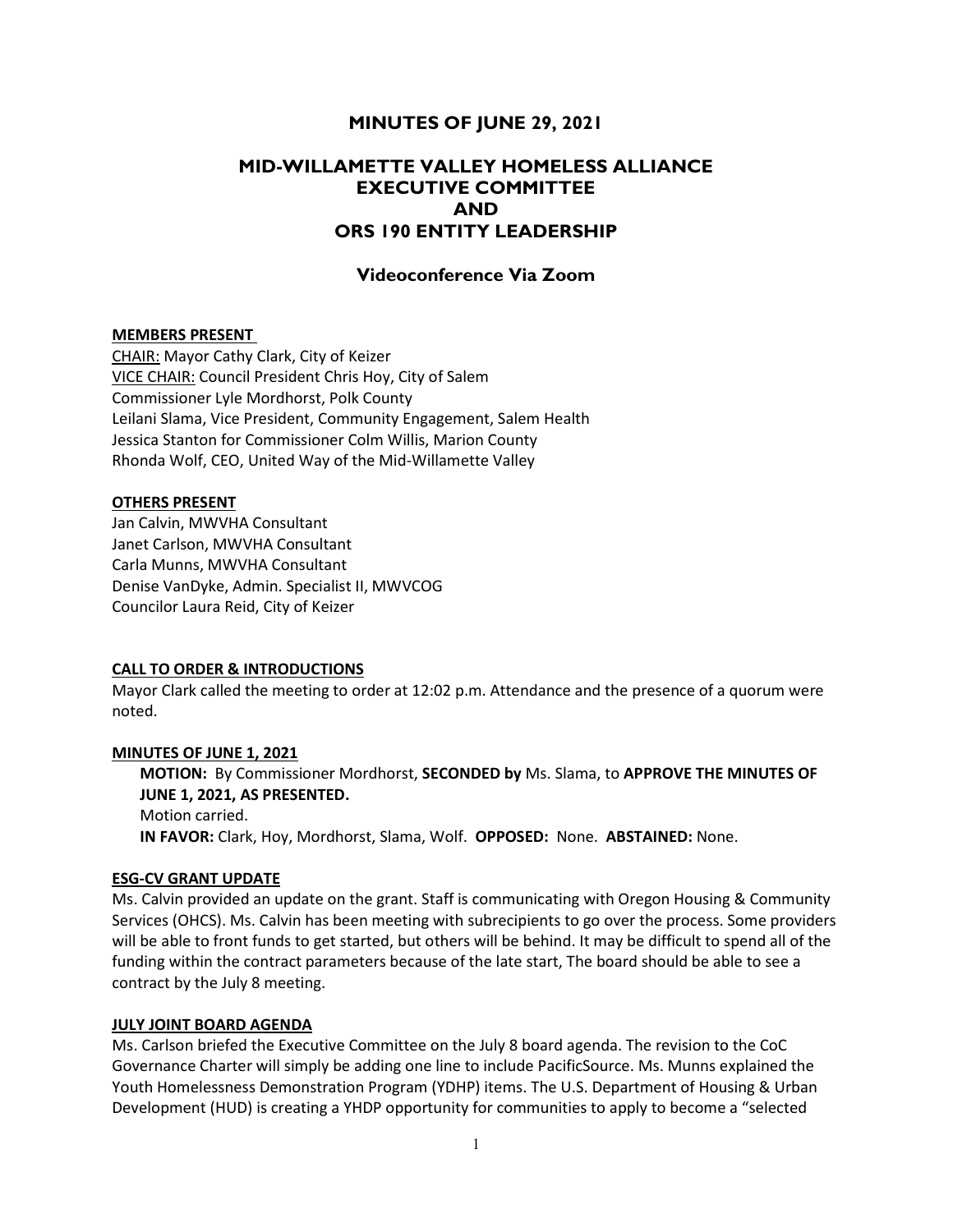community." Selected communities can receive future funding for deliverables. The board will be asked to establish a Youth Action Board (YAB) which is a requirement of the YHDP grant to get the youth voice involved. Between \$1 million and \$14 million per community is available through this funding opportunity. Deadline for applications is July 27. Staff will need board approval to apply. There will be four items to approve: permission to apply for the grant, YAB charter, YAB membership, and special project funds for grant writing. There will be no official YAB meetings until the group is officially appointed by the board. YAB meetings will be public meetings once the group is approved. Staff is working on the best way to keep the autonomy of the youth involved while maintaining public meetings law. There may be privacy or safety concerns, especially for youth who have been sex trafficked. Mayor Clark noted that McNary High School has a program that may be interested in participating in the youth initiative. Councilor Reid said she can contact other high schools regarding what resources are available to draw on.

Ms. Carlson continued with the agenda. ORS 190 Entity business will include memorandums of agreement for emergency housing vouchers. Ms. Calvin explained that these are HUD vouchers that are long-term vouchers and good for as long as the holder is qualified. HUD is requiring memorandums of understanding between interested public housing authorities and Continuums of Care. The deadline is July 31. Councilor Hoy noted that he may have a potential conflict of interest to declare at the board meeting, as he chairs the Salem Housing Authority board. The third board agenda item is to approve the ESG-CV Grant Subrecipient Agreement between the ORS 190 Entity and Community Action. Oregon Housing & Community Services (OHCS) will monitor Community Action. Community Action is otherwise is monitoring the nine other grant subrecipients but cannot monitor itself. There may be one more ORS 190 Entity business item: an additional contract for the Continuum of Care's first HUD planning grant, if the contract is ready in time.

Ms. Carlson stated that it is time to approve the updated Strategic Plan. Ms. Calvin added that accomplished items will fall off the list, and some items will have an asterisk to indicate they are to be done sooner, rather than later.

Councilor Reid mentioned that a list of resources has been requested by the Keizer Chamber and others. Ms. Calvin replied that Mid-Valley Resources has a resource directory on their website (www.midvalleyresources.org).

## MOTION: By Councilor Hoy, SECONDED by Commissioner Mordhorst, to APPROVE THE AGENDA FOR JULY 8, 2021, AS PRESENTED.

Discussion: Mayor Clark requested a friendly amendment to include a legislative update as part of the agenda. Councilor Hoy said that the City of Salem might have something available by the meeting, and he will reach out to Community Action. Ms. Wolf will check on what information the United Way has. Councilor Hoy will take the lead on this agenda item. Another item that Councilor Hoy noted is to consider whether federal American Rescue Plan Act (ARPA) funds could be used to take the Alliance's work to the next level. This could mean increasing capacity for the youth initiative; convening a conference of developers and governmental entities about affordable housing; rural issues; and Diversity, Equity, and Inclusion study implementation. Friendly amendments were accepted. Motion changed to approval as amended. Motion carried.

IN FAVOR: Clark, Hoy, Mordhorst, Slama, Stanton, Wolf. OPPOSED: None. ABSTAINED: None.